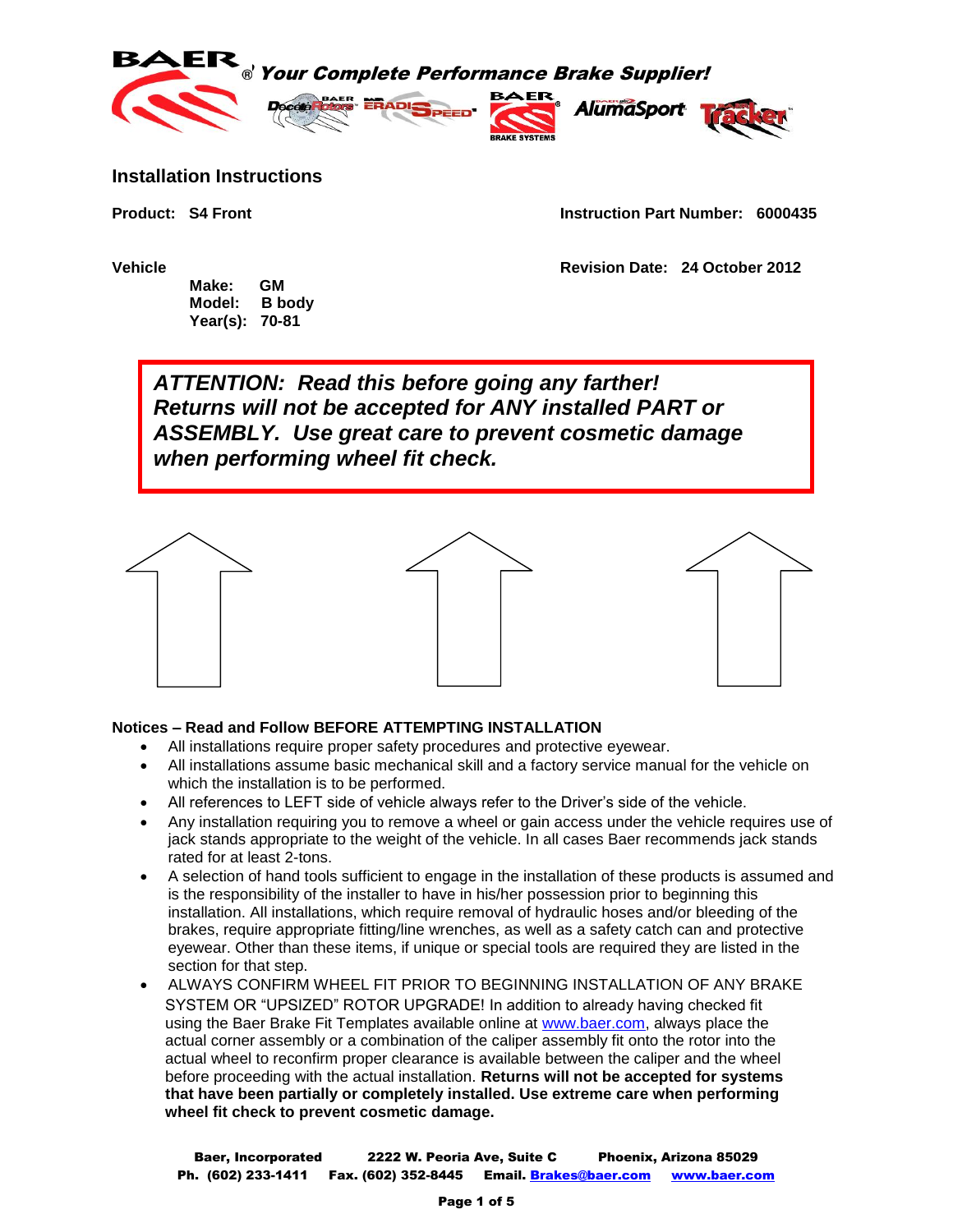

- A proper professional wheel alignment is required for any system requiring replacement of the front spindles, or tie rod ends. Follow factory prescribed procedures and specifications unless otherwise indicated.
- At all times stop the installation if anything is unclear, or the parts require force to install. Consult directly with Baer Technical Staff in such instances to confirm details. Please have these instructions, as well as the part number machined on the component that is proving difficult to install, as well as the make, model, and year (date of vehicle production is preferred) of your vehicle available when you call. Baer's Tech Staff is available from 8:30-am to 5-pm Mountain Standard Time (Arizona does not observe Daylight Savings Time) at 602 233-1411 Monday through Friday.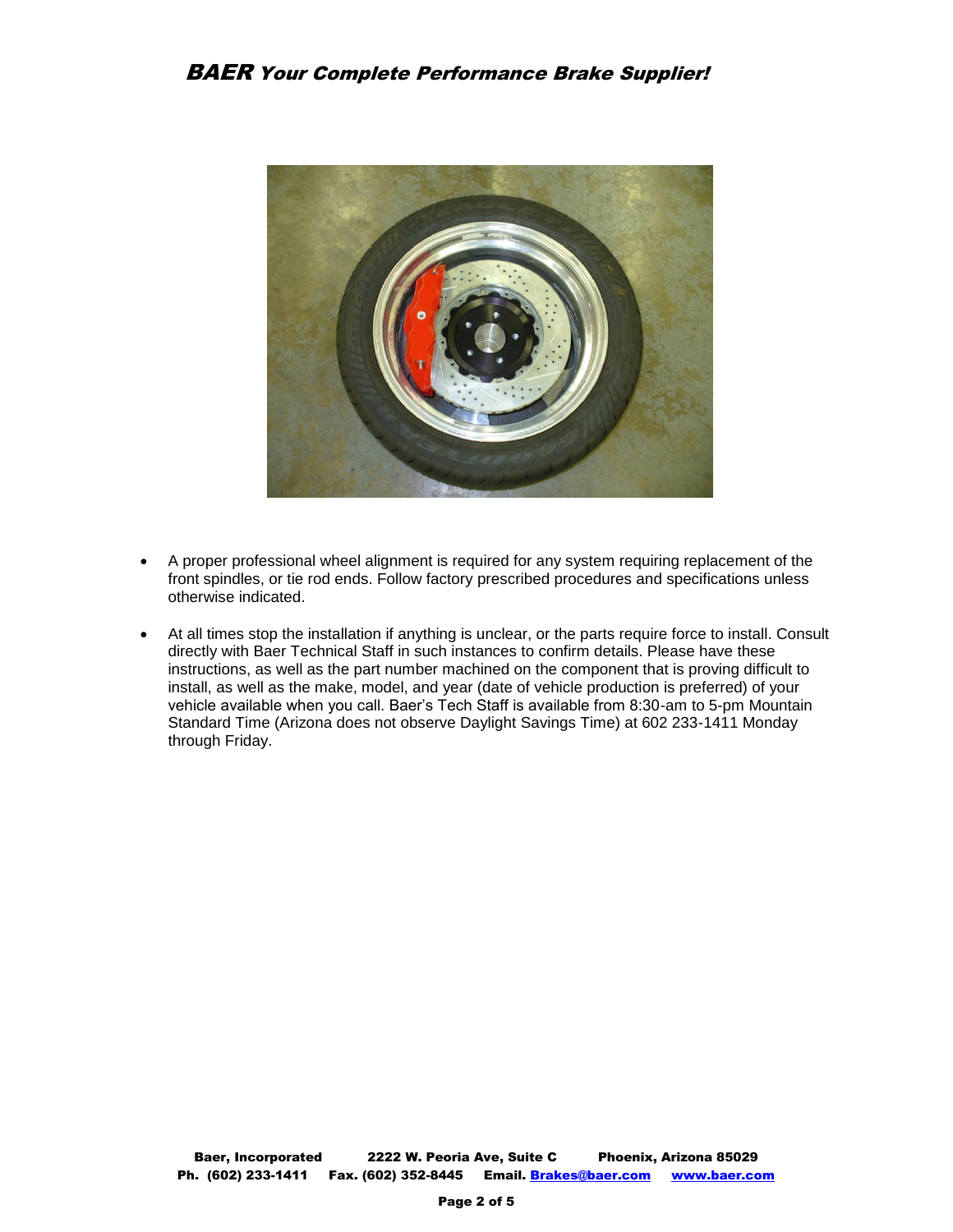## **INSTALLATION:**

- 1. Disconnect the brake hose from the hardline at the frame using a line wrench. Cap the hardline with the supplied vinyl cap to avoid brake fluid dripping. See photo below:
- 2. Remove the hose lock and disengage the hose from the bracket.



**Hose lock location and vinyl cap installed**

**Disk Brake Removal:** Remove the allen bolts retaining the caliper and remove the caliper from the rotor. Remove the dust cap, cotter pin, retainer nut and rotor. Unbolt the caliper bracket from the spindle. Do not remove the spindle. Remove the remaining bolt securing the steer arm to the spindle. This will be replaced with a new bracket retaining bolt supplied with your system.

**Drum Removal:** Remove the dust cap, cotter pin, retainer nut and drum. Unbolt the drum backing plate from the spindle leaving all components intact.

3. Remove the spindle from the vehicle for modifications. The photo on the next page shows the original spindle along with instruction where to cut the caliper mounts. This easiest way done is on a band saw, but can be done with a reciprocating saw.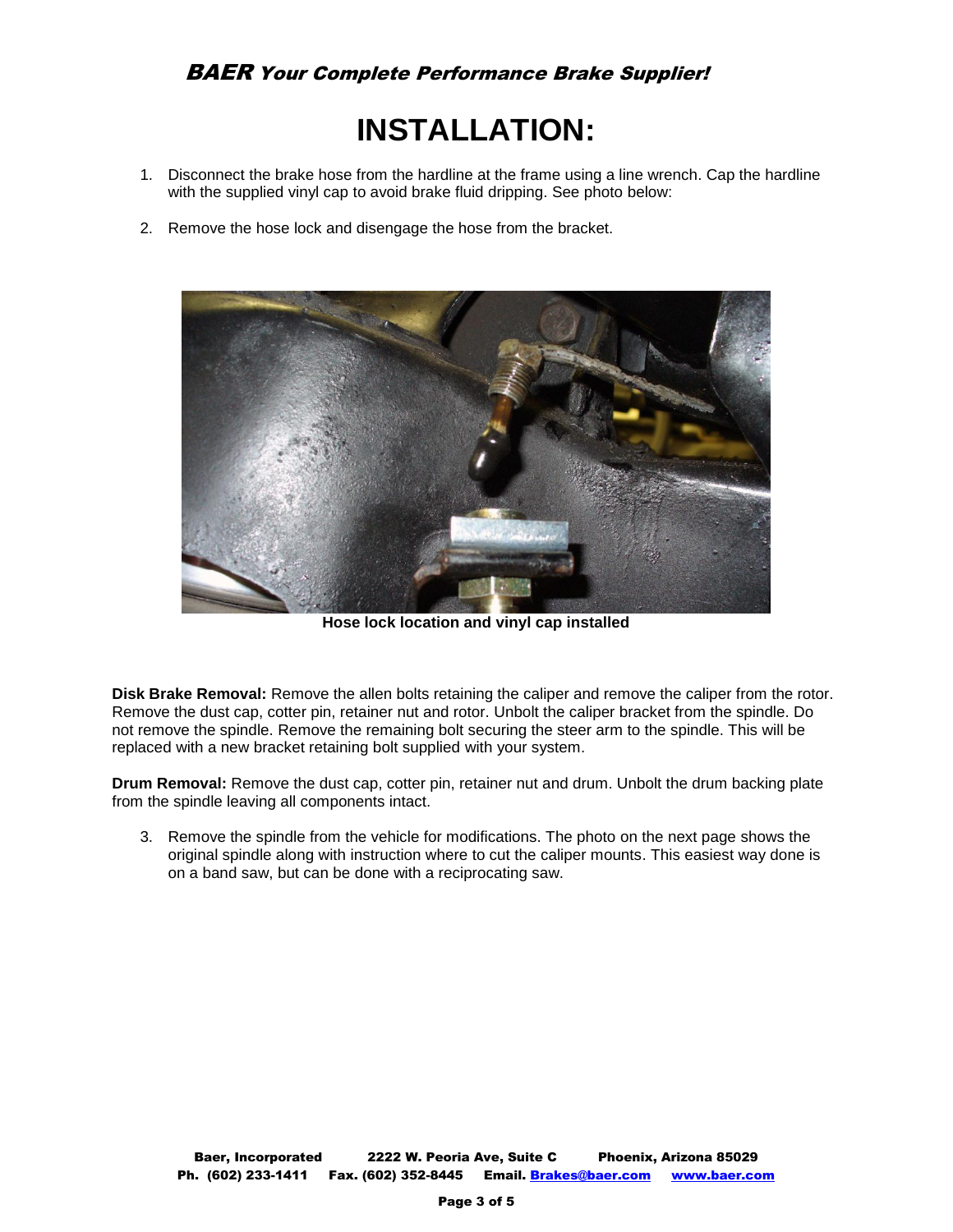



**Cut at white lines, drill and tap holes indicated by black arrows.**

Baer, Incorporated 2222 W. Peoria Ave, Suite C Phoenix, Arizona 85029 Ph. (602) 233-1411 Fax. (602) 352-8445 Email. Brakes@baer.com www.baer.com